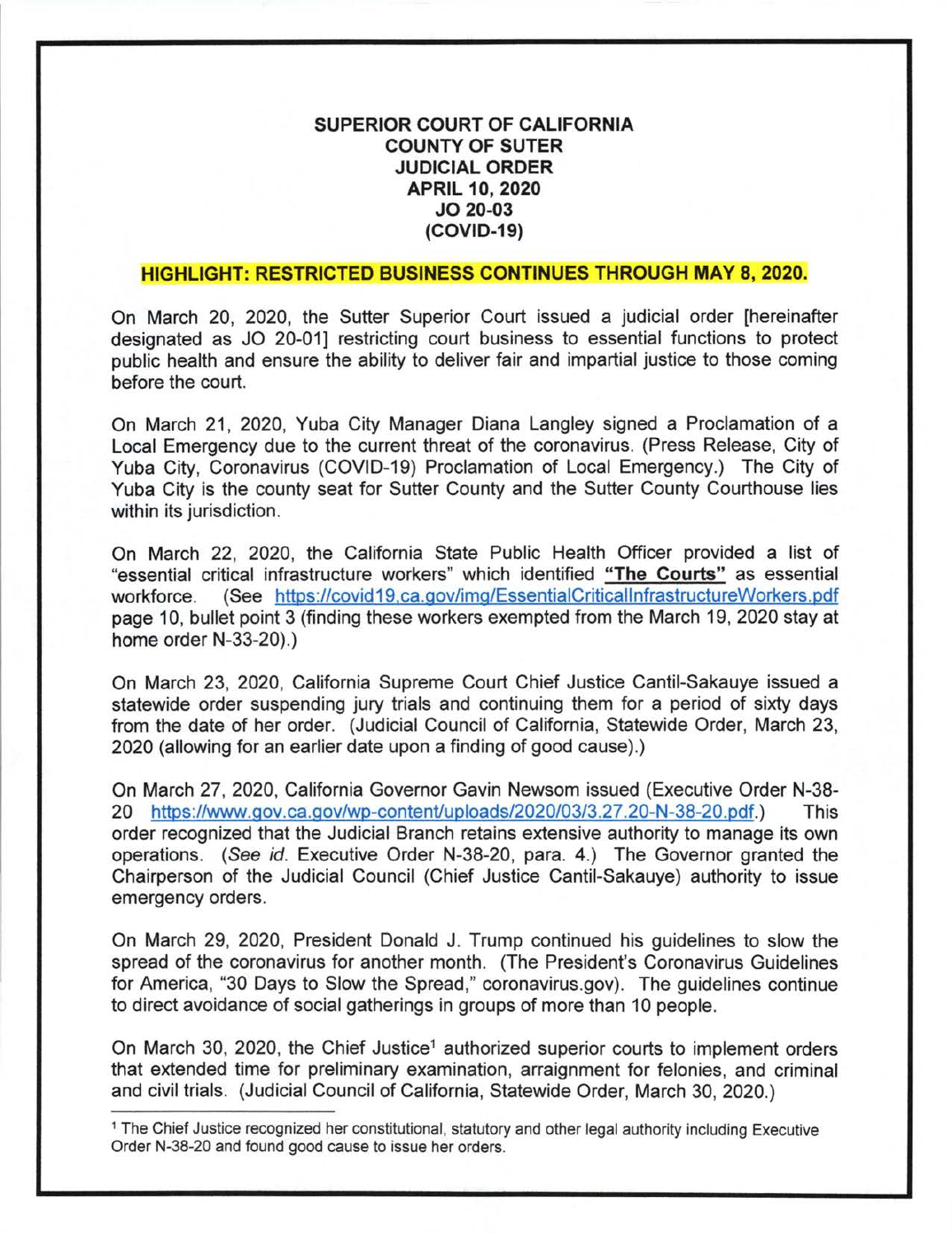On April 1,2020, the California Department of Public Health provided guidance to the general public regarding face coverings to supplement existing guidance about social distancing and handwashing. (Cal. Dept. Public Health, Memorandum April 1,2020, Face Coverings Guidance.) The memorandum encourages the continued use of physical distancing when completing essential activities and avoiding being around sick people. The memorandum did not mandate the use of facial coverings but recognizes that counties may introduce policies for their residents.

On April 6, 2020, Bi-County Public Health Officer issued an order directing all individuals living in the county to remain at their residence unless engaging in certain activities and work. (Order of Sutter County & Yuba County Bi-County Public Health Officer Restricting Activities in Response to COVID-19 Outbreak, with Exceptions and Exemptions, as Specified, April 6, 2020.) The order further directs all businesses and governmental agencies to "cease non-essential operations," prohibits "non-essential gatherings of any number of individuals," and orders cessation of all nonessential travel." (See id.)

Governor Newsom's statewide order directing "all individuals living in the State of California to stay home and at their place of residence" has no end date. (Executive Order N-33-20 issued March 19,2020.)

Based on the above information, directives and orders and to protect public health and ensure the ability to deliver fair and impartial justice to all those who come before the court, the Court HEREBY ORDERS AS FOLLOWS:

1. The Judicial Order dated March 20,2020 is designated as Judicial Order 20-01 [hereinafter referenced as "JO 20-01'].

2. ! incorporate by reference the findings and orders in Sutter County JO 20-01

3. I incorporate by reference the findings and orders in the Chief Justice's Statewide Orders dated March 23,2020 and March 30,2020. I authorize any judge of the Sutter County Superior Court to implement these orders as necessary in an individual case.

4. Sutter County JO 20-01 will continue in full force and effect through May 8, 2020. By this extension, any and all references to April 10,2020 in JO 20-01 are extended to May 8, 2020.

5. Do not come to the courthouse if you are ill. Make arrangements for another attorney to appear or submit a written request (or stipulation) to continue or appear remotely.

6. RECOVERY COURT & 1210.1 (DRUG COURT): Recovery Court matters currently set May 6,2020 @ 9:00 a.m. are vacated.